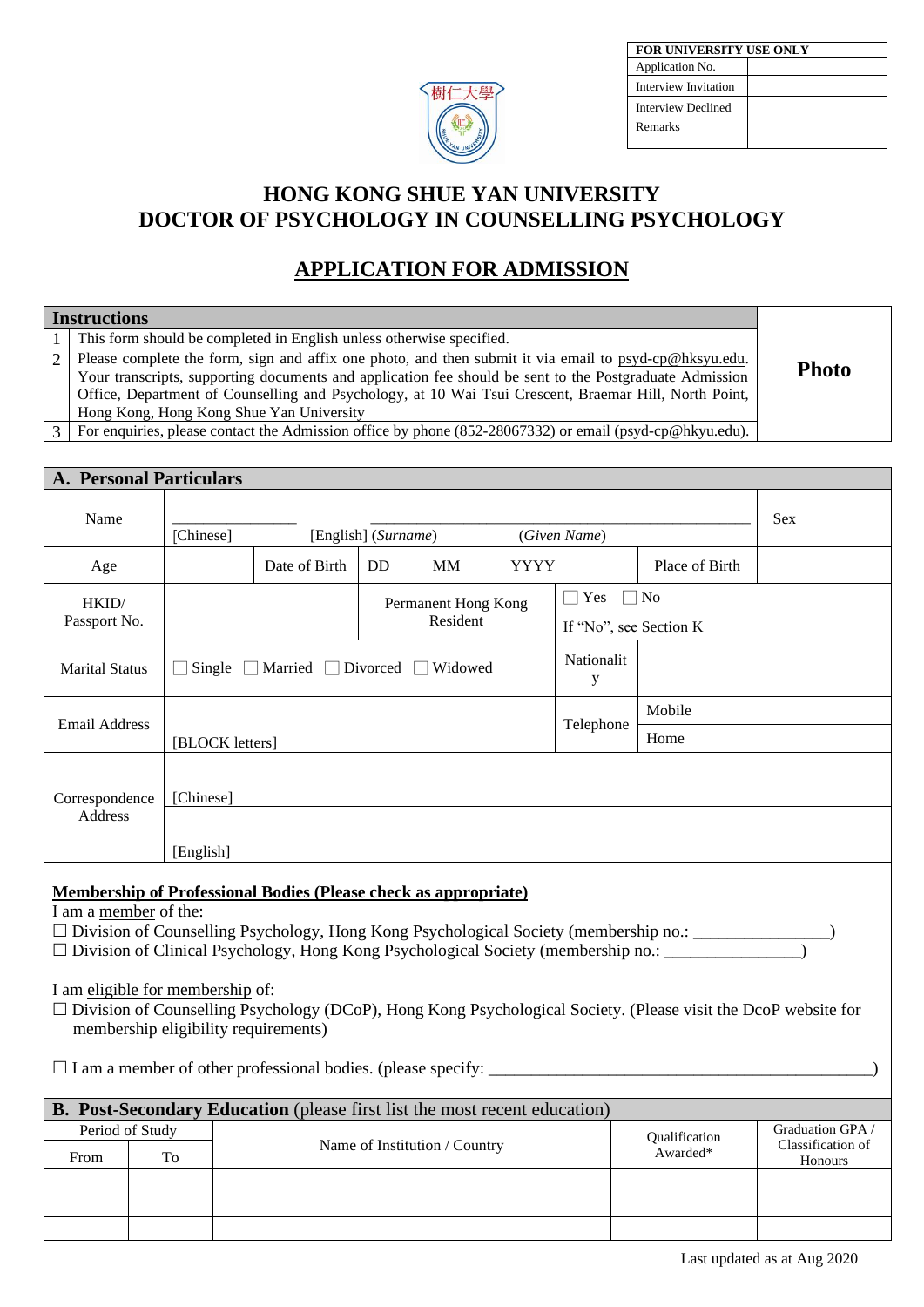| *Remarks:                                                      |                      |                                                                        | 1. If you will be a graduate of the current academic year, please provide the course information (course code and title) to be<br>completed which has not been printed out in your submitted transcript on a separate sheet.<br>2. Graduates of HKSYU are not required to request transcripts from the Registry. Copies of past results will suffice.<br>3. For top-up degree holders, transcripts of sub-degree programme should also be provided. |  |                                                   |  |
|----------------------------------------------------------------|----------------------|------------------------------------------------------------------------|-----------------------------------------------------------------------------------------------------------------------------------------------------------------------------------------------------------------------------------------------------------------------------------------------------------------------------------------------------------------------------------------------------------------------------------------------------|--|---------------------------------------------------|--|
|                                                                |                      |                                                                        | C. Other Professional Qualifications (please first list the most recent qualification)                                                                                                                                                                                                                                                                                                                                                              |  |                                                   |  |
| Year<br>Qualification Awarded<br>Awarding Institute<br>Awarded |                      |                                                                        |                                                                                                                                                                                                                                                                                                                                                                                                                                                     |  |                                                   |  |
|                                                                |                      |                                                                        |                                                                                                                                                                                                                                                                                                                                                                                                                                                     |  |                                                   |  |
|                                                                |                      |                                                                        |                                                                                                                                                                                                                                                                                                                                                                                                                                                     |  |                                                   |  |
|                                                                |                      |                                                                        |                                                                                                                                                                                                                                                                                                                                                                                                                                                     |  |                                                   |  |
|                                                                |                      |                                                                        |                                                                                                                                                                                                                                                                                                                                                                                                                                                     |  |                                                   |  |
|                                                                |                      |                                                                        | D. Work Experience (please first list the most recent experience)                                                                                                                                                                                                                                                                                                                                                                                   |  |                                                   |  |
| Period of Employment<br>From                                   | To                   |                                                                        | Name of Employer                                                                                                                                                                                                                                                                                                                                                                                                                                    |  | <b>Job Position</b>                               |  |
|                                                                |                      |                                                                        |                                                                                                                                                                                                                                                                                                                                                                                                                                                     |  |                                                   |  |
|                                                                |                      |                                                                        |                                                                                                                                                                                                                                                                                                                                                                                                                                                     |  |                                                   |  |
|                                                                |                      |                                                                        |                                                                                                                                                                                                                                                                                                                                                                                                                                                     |  |                                                   |  |
|                                                                |                      |                                                                        |                                                                                                                                                                                                                                                                                                                                                                                                                                                     |  |                                                   |  |
|                                                                |                      |                                                                        |                                                                                                                                                                                                                                                                                                                                                                                                                                                     |  |                                                   |  |
|                                                                |                      |                                                                        | E. Community Service Experience (please first list the most recent experience)                                                                                                                                                                                                                                                                                                                                                                      |  |                                                   |  |
| Period of Service                                              |                      |                                                                        | Name of Agency/organisation                                                                                                                                                                                                                                                                                                                                                                                                                         |  | Responsibilities                                  |  |
| From                                                           | To                   |                                                                        |                                                                                                                                                                                                                                                                                                                                                                                                                                                     |  |                                                   |  |
|                                                                |                      |                                                                        |                                                                                                                                                                                                                                                                                                                                                                                                                                                     |  |                                                   |  |
|                                                                |                      |                                                                        |                                                                                                                                                                                                                                                                                                                                                                                                                                                     |  |                                                   |  |
|                                                                |                      |                                                                        |                                                                                                                                                                                                                                                                                                                                                                                                                                                     |  |                                                   |  |
|                                                                |                      |                                                                        | F. English Language Proficiency of Local and Overseas Applicants                                                                                                                                                                                                                                                                                                                                                                                    |  |                                                   |  |
|                                                                |                      | (Applicable to applicants whose English is a not their first language) |                                                                                                                                                                                                                                                                                                                                                                                                                                                     |  |                                                   |  |
|                                                                |                      | Please tick the test(s) that you have taken                            | Year taken                                                                                                                                                                                                                                                                                                                                                                                                                                          |  | Results (Please submit a photocopy of the report) |  |
| <b>TOEFL</b><br><b>IELTS</b>                                   |                      |                                                                        |                                                                                                                                                                                                                                                                                                                                                                                                                                                     |  |                                                   |  |
| Other:                                                         |                      |                                                                        |                                                                                                                                                                                                                                                                                                                                                                                                                                                     |  |                                                   |  |
|                                                                |                      |                                                                        | G. Doctoral Studentship (Please refer the studentship criteria from the programme's website)                                                                                                                                                                                                                                                                                                                                                        |  |                                                   |  |
|                                                                |                      | I would like to be considered for the PsyD-CoP Studentship.            |                                                                                                                                                                                                                                                                                                                                                                                                                                                     |  |                                                   |  |
| information*:                                                  |                      |                                                                        | If you have completed a significant research project/dissertation during your tertiary education, please fill in the following                                                                                                                                                                                                                                                                                                                      |  |                                                   |  |
| Title of research                                              |                      |                                                                        |                                                                                                                                                                                                                                                                                                                                                                                                                                                     |  |                                                   |  |
|                                                                | Research methodology |                                                                        |                                                                                                                                                                                                                                                                                                                                                                                                                                                     |  |                                                   |  |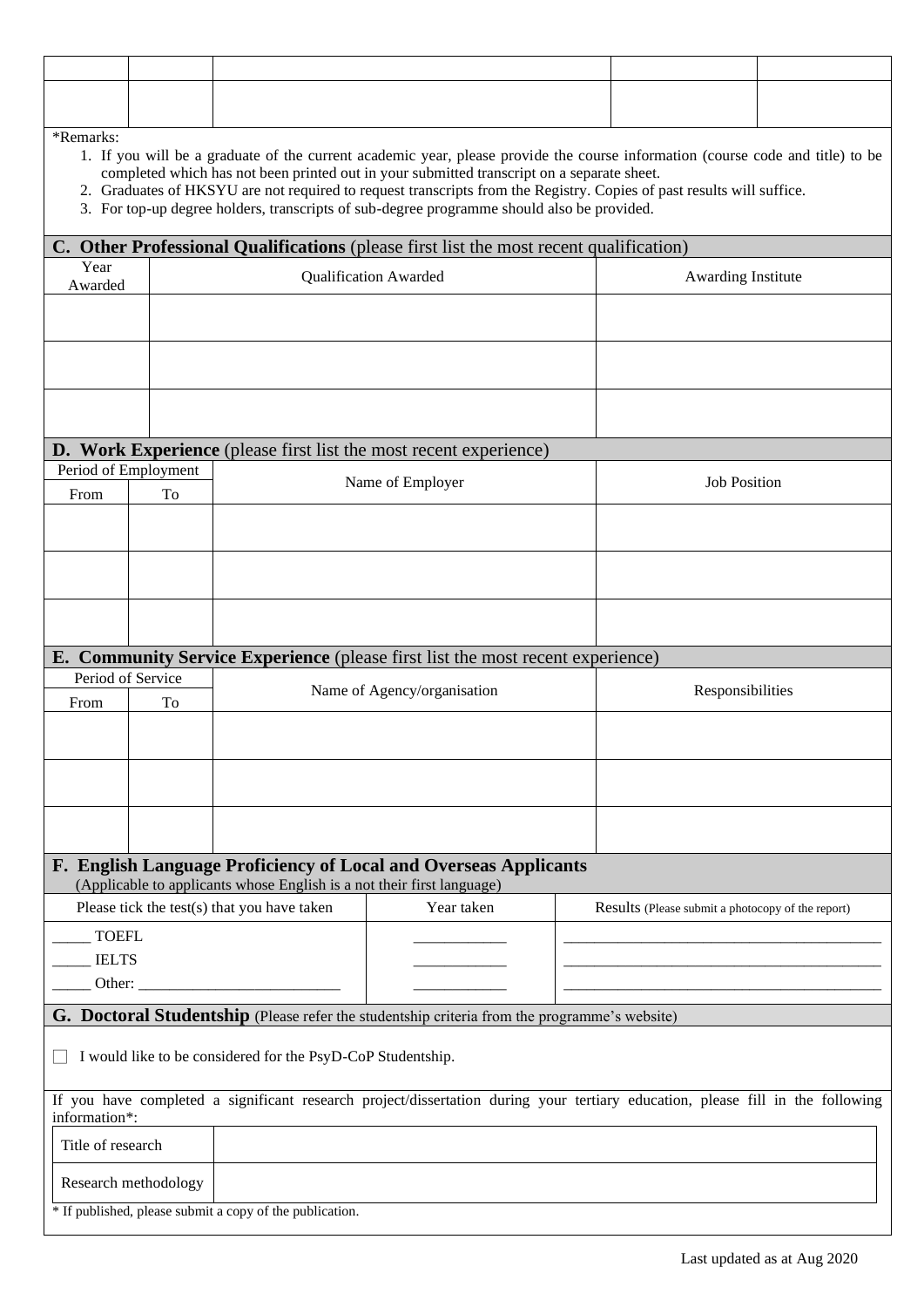### **H. Statement of Intent**

Write a statement with no more than 2,000 words **in English** describing:

- your personal and professional aspiration
- discuss how you expect that pursuing a PsyD degree in Counselling Psychology would help you accomplish your professional/career aspirations and goals
- your areas of clinical and research interests

| I. References (please provide two references) |          |                     |               |       |              |
|-----------------------------------------------|----------|---------------------|---------------|-------|--------------|
| Name                                          | Position | <b>Work Address</b> | Email Address | Phone | Relationship |
| 1.                                            |          |                     |               |       |              |
|                                               |          |                     |               |       |              |
|                                               |          |                     |               |       |              |
| ۷.                                            |          |                     |               |       |              |
|                                               |          |                     |               |       |              |
|                                               |          |                     |               |       |              |
| $\mathbf{r}$ $\mathbf{r}$ $\mathbf{r}$        |          |                     |               |       |              |

#### **J. Declaration**

**I declare that the information given in support of my application is accurate and complete. I understand that any false information will disqualify my application for admission and enrolment in the Hong Kong Shue Yan University, and that any fees paid will not be refunded.** 

**I authorise Hong Kong Shue Yan University to use my personal data (including photocopies submitted) in this form for all types of processing relevant to my application.**

**I acknowledge and agree with the statement on collection of personal data.**

| <b>Signature of Applicant</b> | Date of Application |
|-------------------------------|---------------------|
|                               |                     |
|                               |                     |

### **K. Notes for Non-Local Applicants**

- 1. To study in Hong Kong, all non-local applicants are required to obtain a student visa issued by the Immigration Department of the HKSAR Government, except for those admitted to Hong Kong as dependants, who do not need prior approval before taking up full-time and part-time studies.
- 2. Non-local applicants issued with a valid employment visa also do not need prior approval to pursue part-time studies. It is the responsibility of individual applicants to make appropriate visa arrangement.

### **L. Statement on Collection of Personal Data**

- 1. The personal data provided in this form will be used for processing your application for admission, and for registration, academic and administrative communication, research, statistical and marketing purposes. The data will be solely handled by HKSYU staff.
- 2. When the processing and consideration of all the applications for the programme has been completed: (a) the application materials of unsuccessful candidates will be destroyed, unless otherwise specified, and (b) the application materials of successful candidates will serve as part of the applicant's official student's records and will be handled by HKSYU staff in relation to the stated purposes. In all circumstances, any personal information you provide will be kept strictly confidential.
- 3. From time to time, the University will send the latest updates and promotional materials to applicants/students and alumni regarding the availability of programmes, seminars and courses.

#### **If you DO NOT WISH to receive our latest updates and promotional materials as stated above, please check this box**

|  | <b>M.</b> Checklist (only a complete application will be reviewed)                           |
|--|----------------------------------------------------------------------------------------------|
|  | A photocopy of HKID Card/Passport                                                            |
|  | An application fee of HK\$200 by crossed-cheque to "HONG KONG SHUE YAN UNIVERSITY"           |
|  | [Application fees paid are not refundable].                                                  |
|  | Official transcripts and degree certificate(s) from post-secondary institutions/universities |
|  | A photocopy of each professional qualification obtained                                      |
|  | <b>Statement of Intent</b>                                                                   |
|  | 2 signed and sealed Referee Reports from one Academic Referee and one Professional Referee   |
|  | Others (e.g., English proficiency test results, research publication)                        |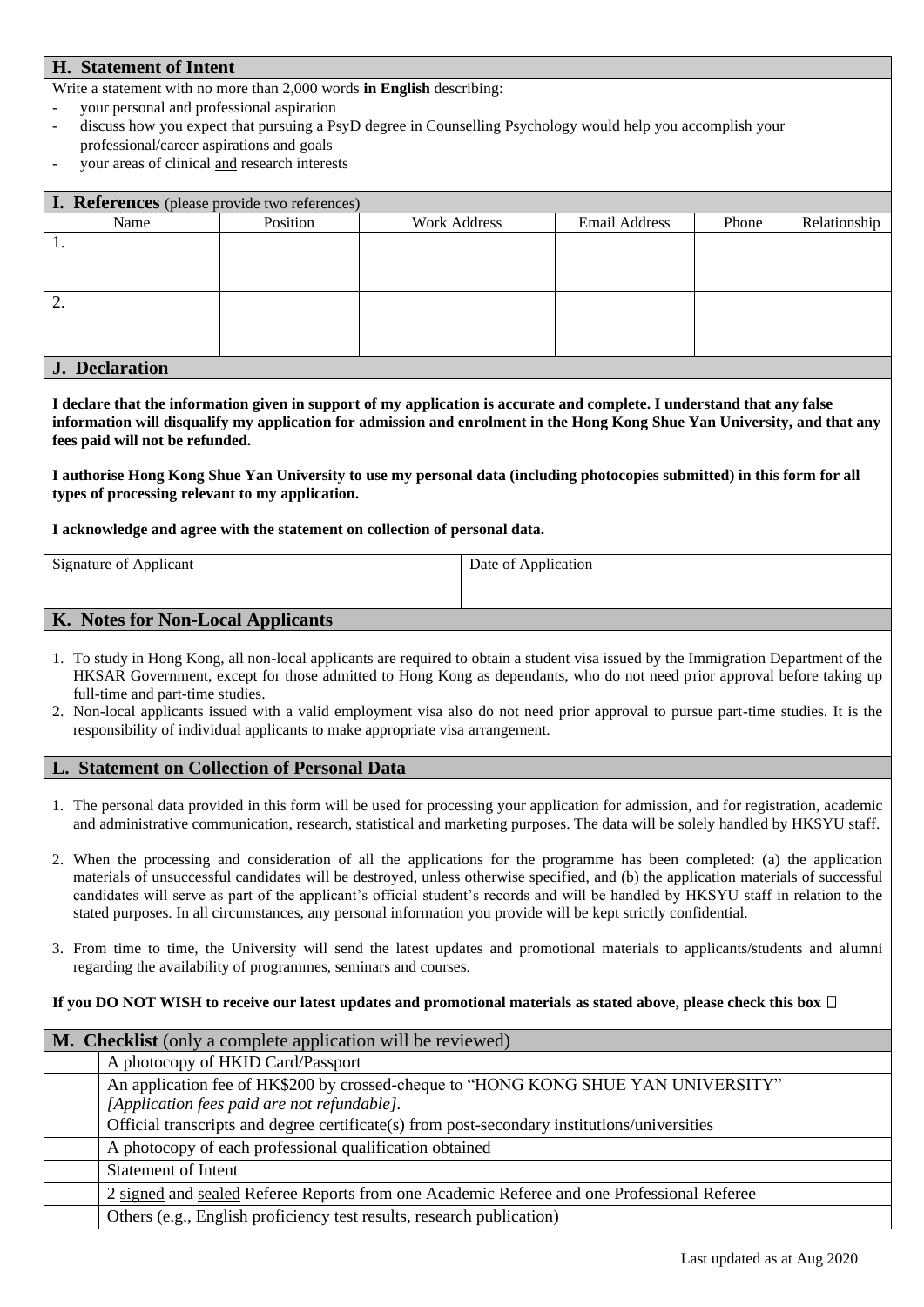

### **HONG KONG SHUE YAN UNIVERSITY DOCTOR OF PSYCHOLOGY IN COUNSELLING PSYCHOLOGY**

# **Statement of Intent**

**Name: [Chinese] \_\_\_\_\_\_\_\_\_\_\_\_\_\_\_\_\_\_\_\_\_\_\_\_\_\_\_\_\_\_**

 **[English] (Surname) \_\_\_\_\_\_\_\_\_\_\_\_\_\_\_\_\_\_\_\_\_ (Given Name)\_\_\_\_\_\_\_\_\_\_\_\_\_\_\_\_\_\_\_\_\_\_\_\_\_\_\_\_\_\_\_\_\_\_\_**

Please type a statement with no more than 2,000 words in **English** describing:

- your personal and professional aspirations
- discuss how you expect that pursuing a PsyD degree in Counselling Psychology would help you reach your professional/career aspirations and goals
- your areas of clinical and research interests

(Please attach additional sheets if necessary)